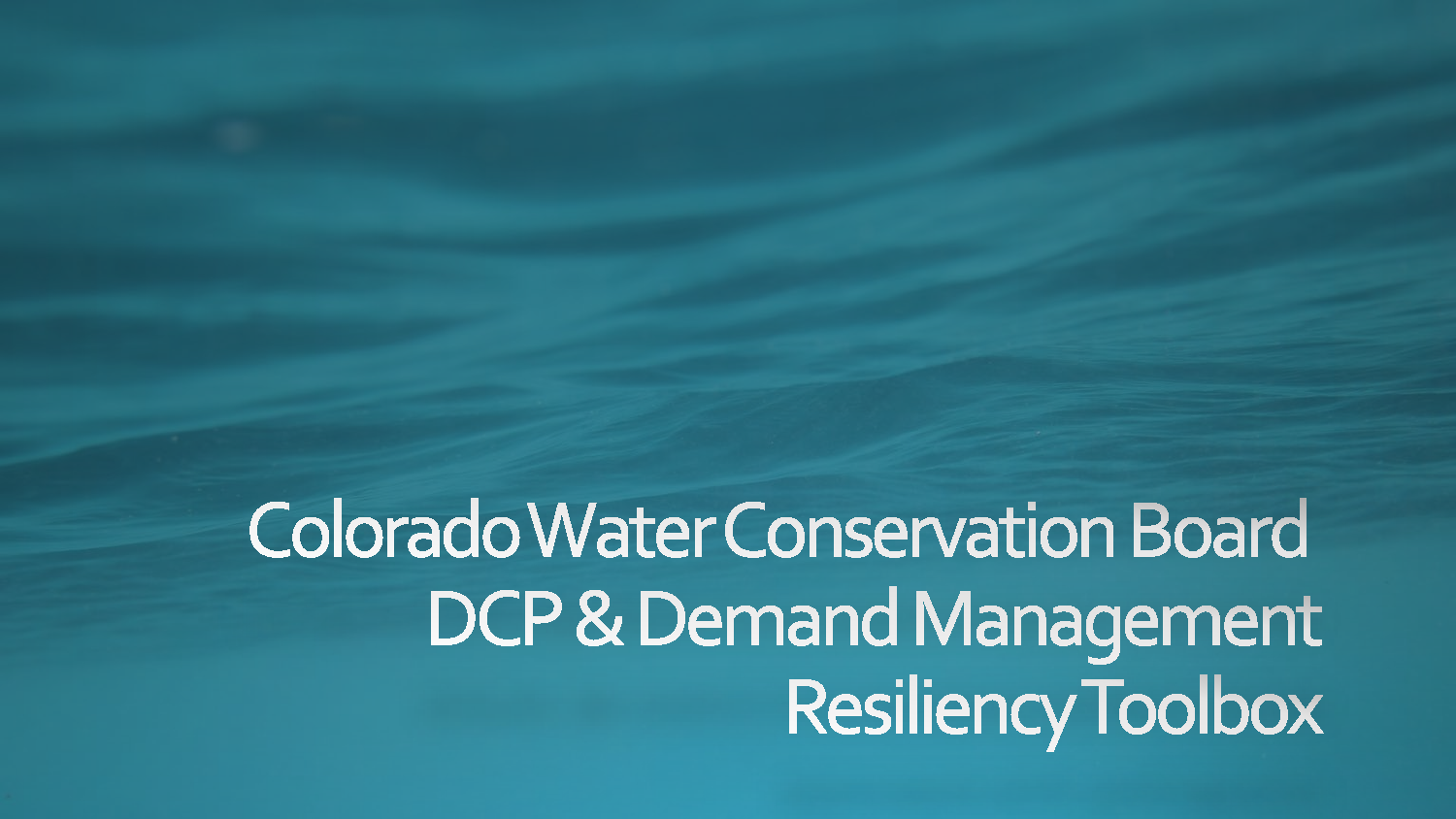### [www.cwcb.colorado.gov](http://www.cwcb.colorado.gov/)

The CWCB is a 15 member board formed in 1937 as the water policy arm of the state, with the mission to: *Conserve, protect, manage and develop Colorado's water for present and future generations.*

> In our last grant cycle we approved: **\$10.9m** in Water Plan grants **\$3.3** in Water Supply Reserve Account grants Loans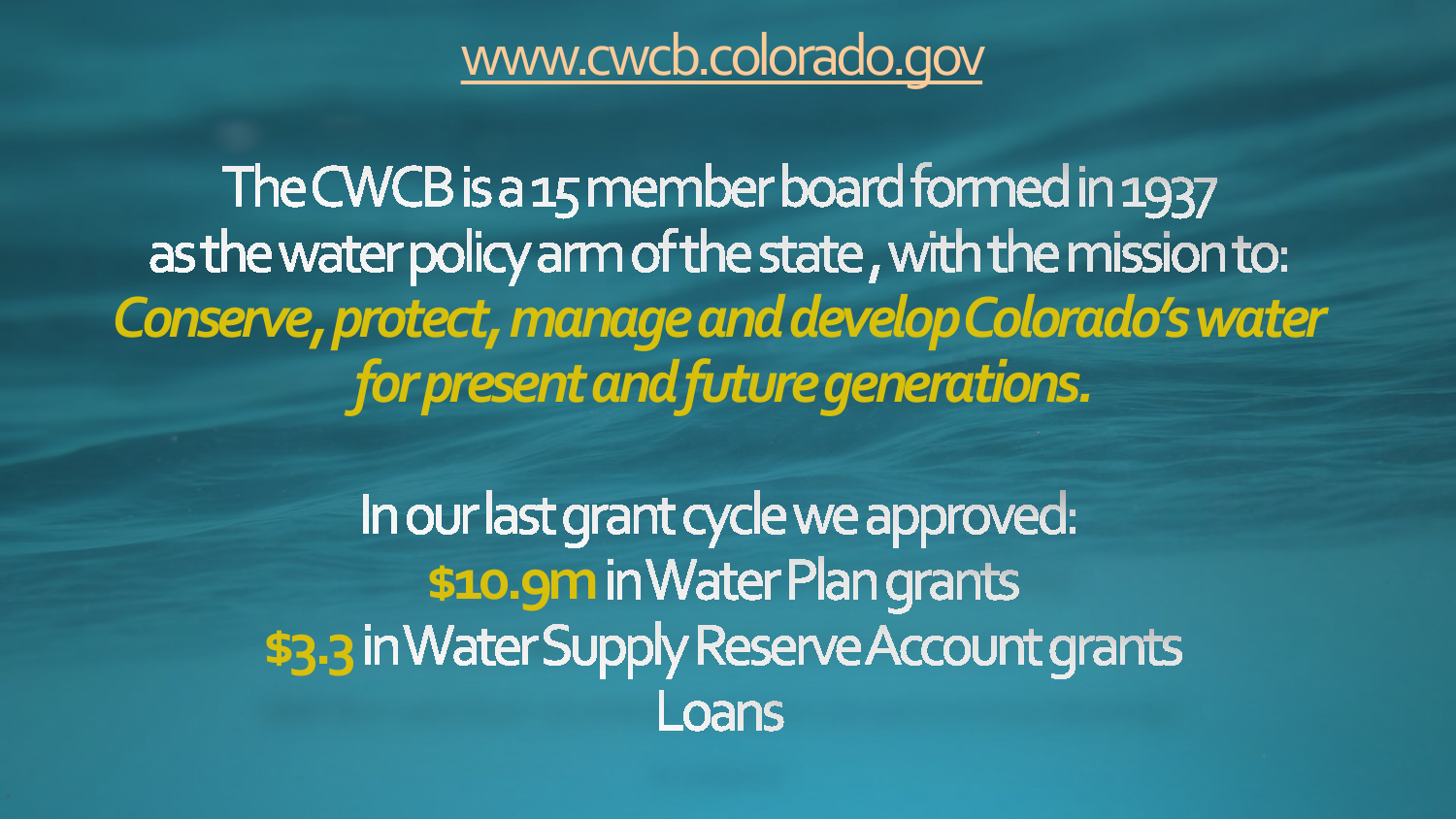www.cwcb.colorado.gov **News Flash!** Fully staffed, and awaiting final vote from legislature on our budget request to add... **positions across the state of Colorado! Colorado Water Plan update: Action –oriented, more user-friendly.Basin Implementation Plans-complete Board review-April** Draft released for public comment-June Final Plan-January 2023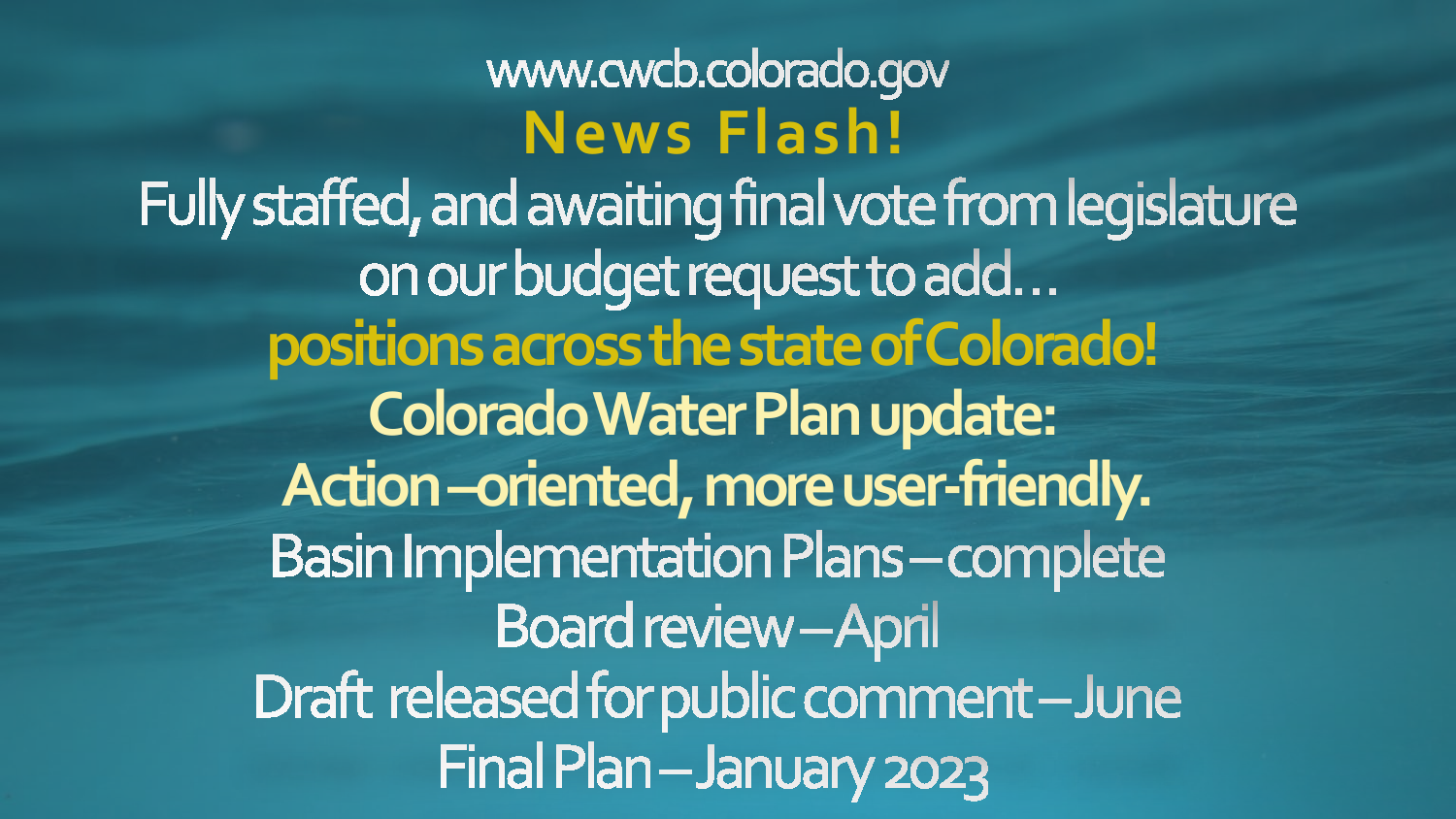Upper Basin Drought Activities per the DCP • Upper Basin Drought Contingency Plan: • Drought Response Operations Agreement activated May 2021 - 2022 plan almost in place. . Weather Modification - ongoing • Demand Management Feasibility Investigations – UCRC, NM, WY, UT studies all ongoing. Colorado paused.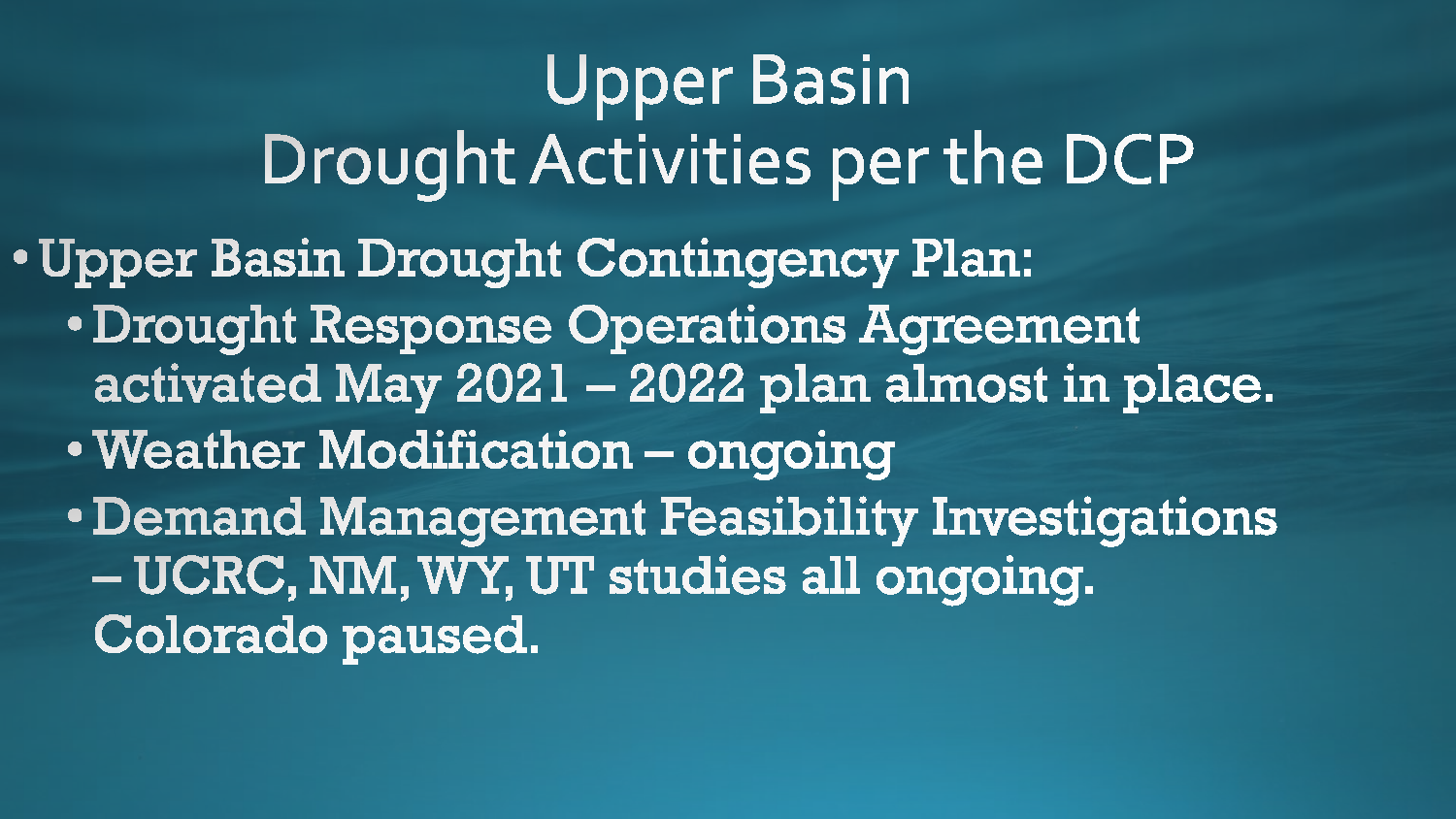### Demand Management - a history

**A voluntary, compensated, and temporary program that would pay water users to reduce demand. It was expressly named as a potential tool to be explored by the Upper Basin states in the DCP Act, which was signed into law in 2019.**

**Colorado organized 7 workgroups to explore DM in 2019, then adopted Decision-Making Roadmap in September 2021 based on the findings and the work of the Board of Directors - far ahead of the other Upper Basin States.** 

*\*UCRC investigation is ongoing, with UCRC and other Upper Basin States likely to provide further information upon completion.*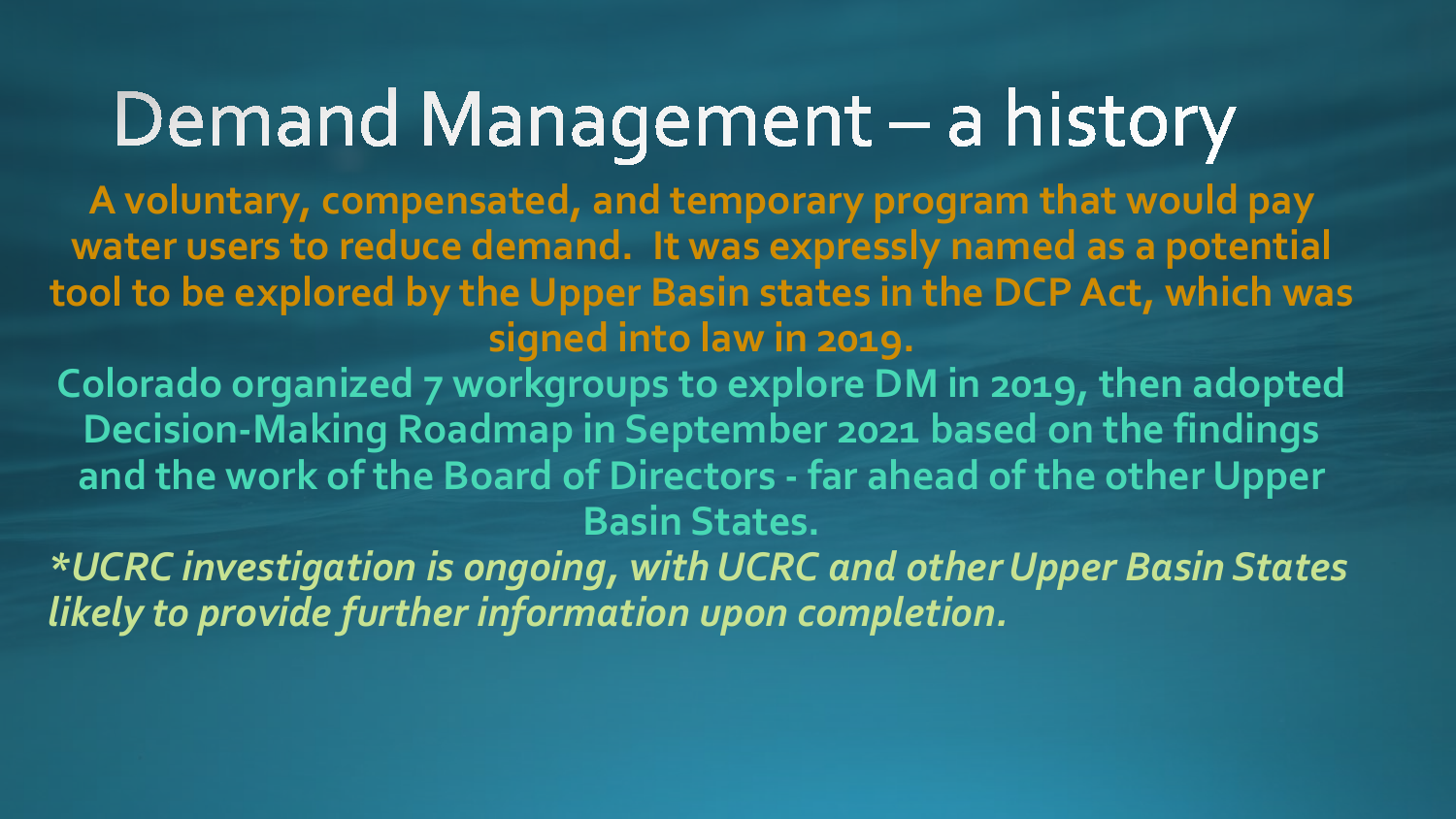### **PIVOT!**

At our March 2023 board meeting, we placed a hard pause on Demand **Management to pivot** our staff energy, and our water users and stakeholder's energy to the Resiliency Toolbox.

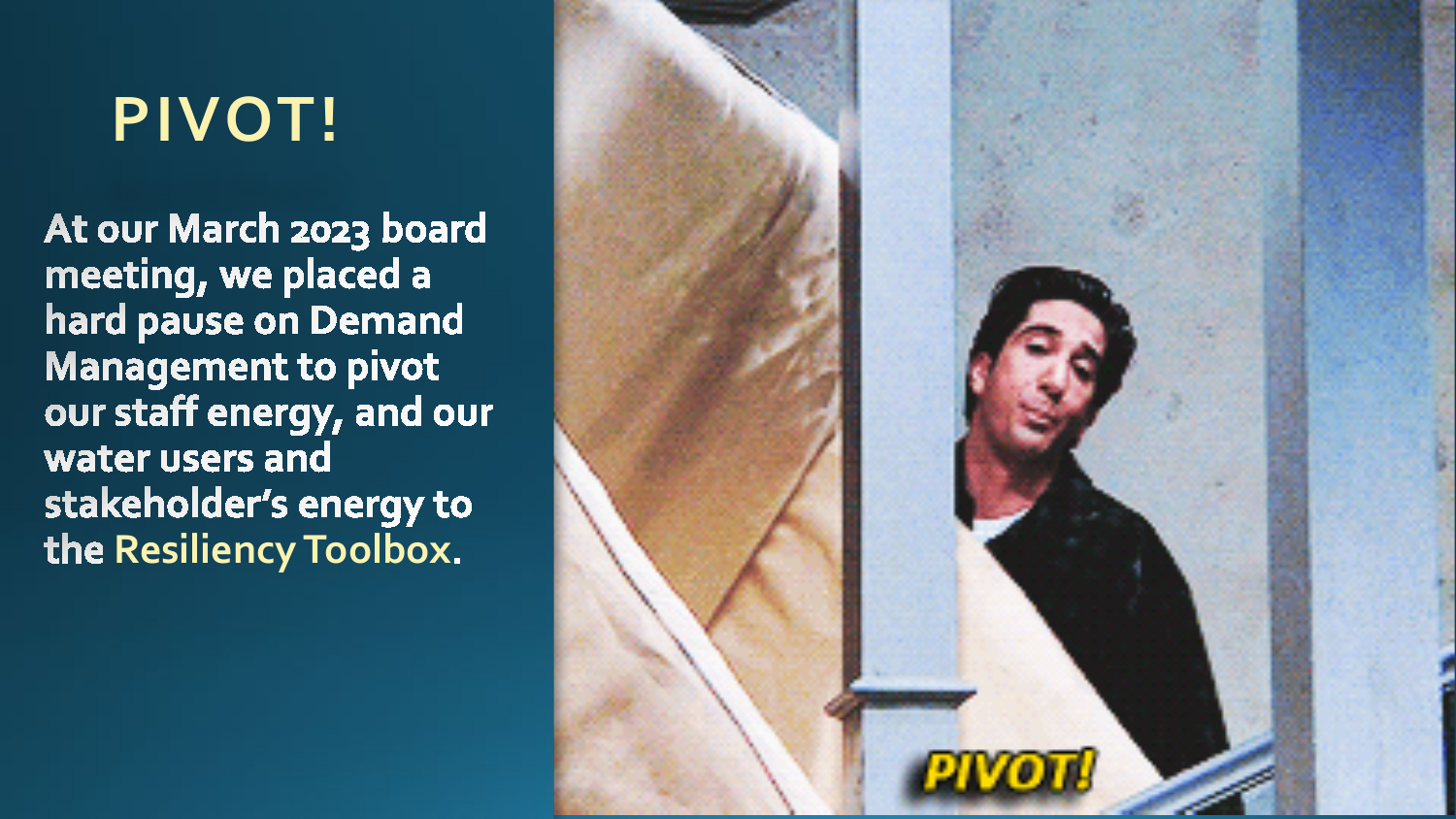**Resiliency Toolbox** Getting our house in order - managing crisis A water crisis is an energy crisis, a food crisis and a low-income crisis.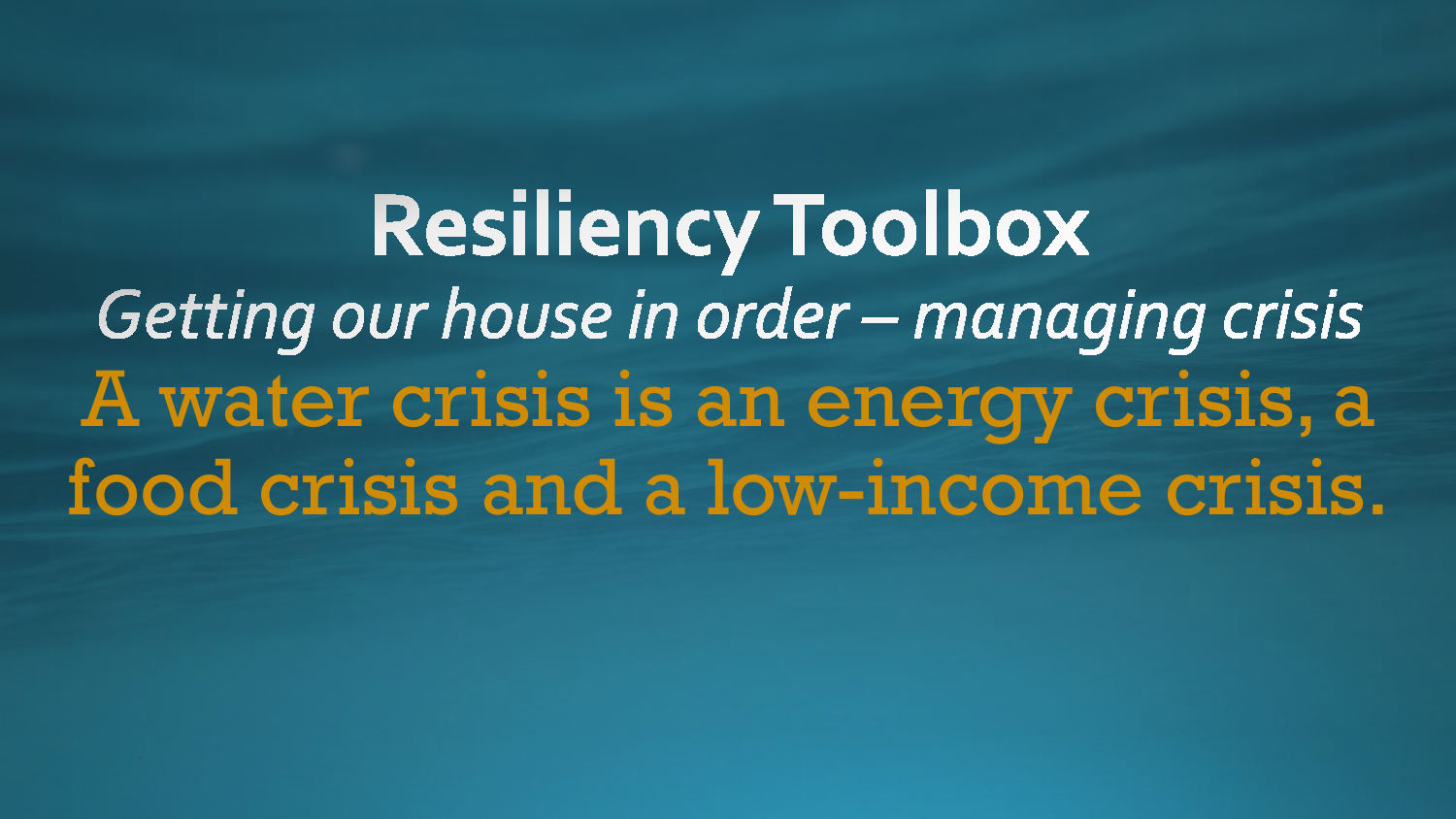## Resiliency Toolbox

#### **Goals and Objectives:**

- Leverage federal funds where possible
- Identify opportunities for partnership
- Consider potential opportunities that:
	- Address measurement and infrastructure needs
	- Increase agricultural viability
	- Have multiple benefits where possible, including watershed and forest health and restoration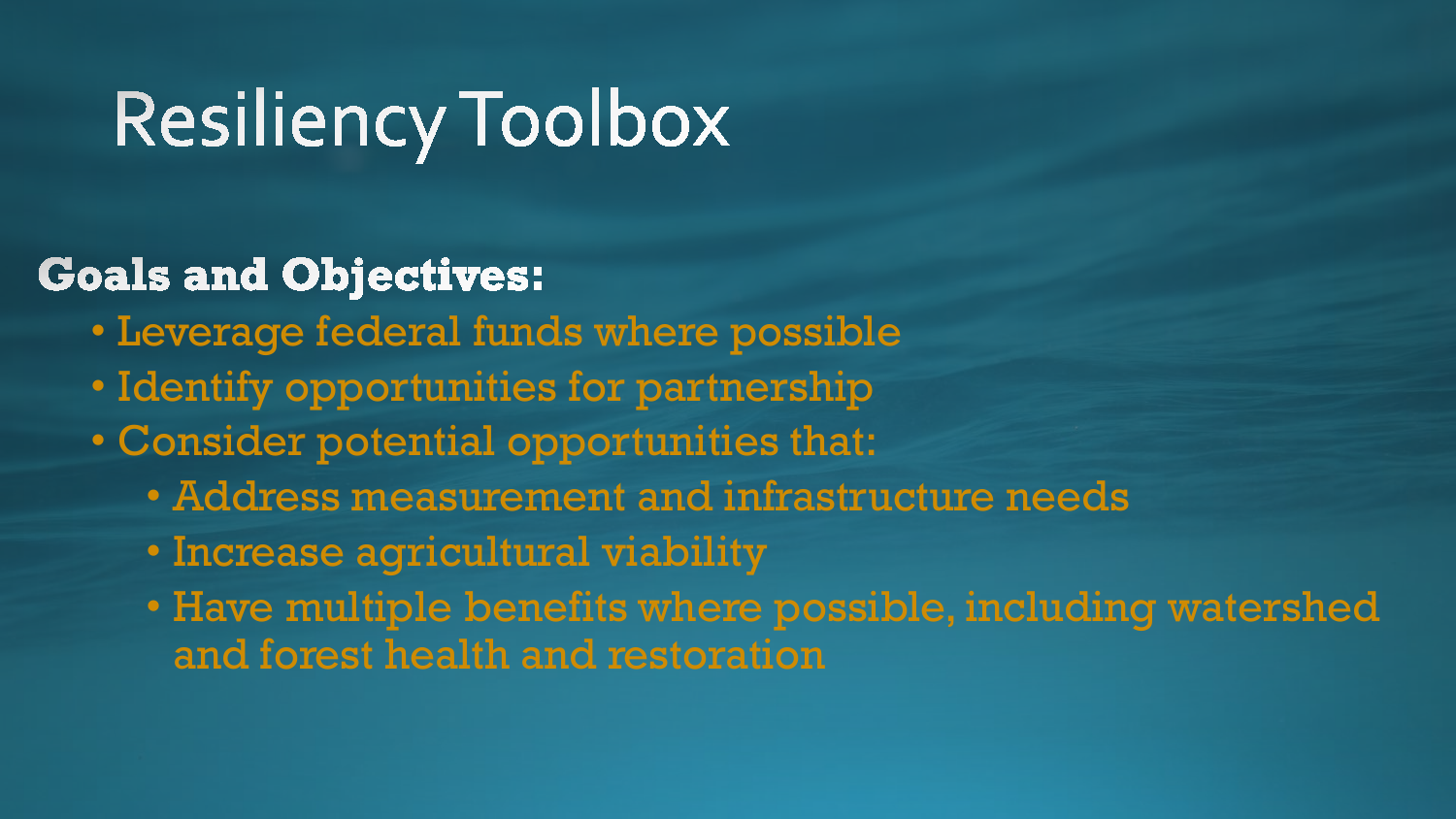### Resiliency Toolbox

**Next Steps** 

- Workshop/ forum & contest for ACTIONABLE ideas and projects that can take advantage of current funding opportunities
- Low hanging fruit to big ideas that:
	- Address measurement and infrastructure needs
	- Increase agricultural viability
	- Have multiple benefits where possible, including watershed and forest health and restoration
- Prioritize, fund and execute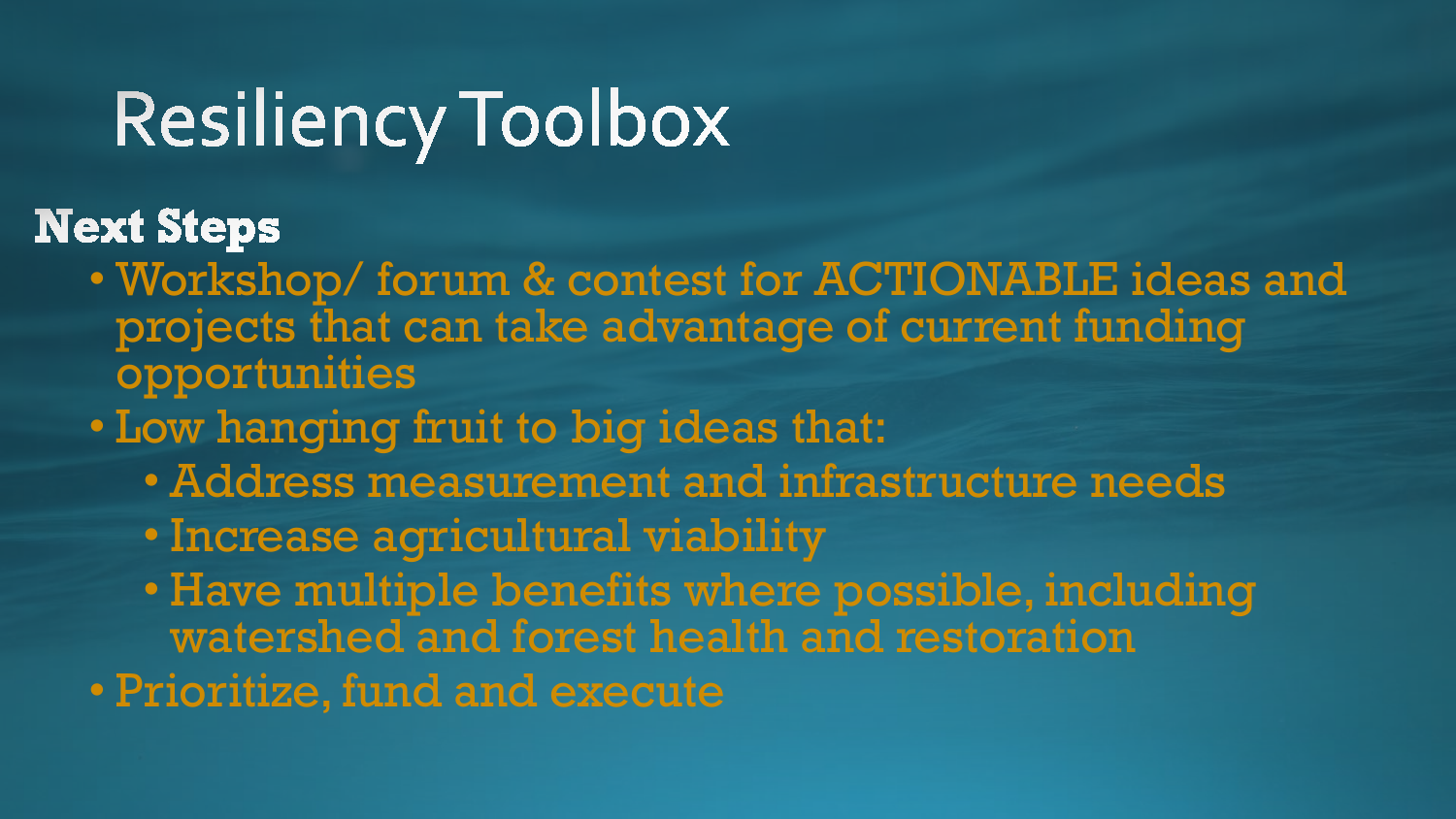# Resiliency Toolbox

#### **Examples**

- Analyze NM Strategic Water Reserve for possible implementation in Colorado
- Water banking
- Regenerative Agriculture, soil health practices incentives
- Carbon sequestration
- Resiliency by basin specific needs unique to our different watersheds e.g.Yampa Basin reservoir reoperation/ management
- Reuse municipalities,
- Infrastructure improvement (on-farm/ on-ranch) on a larger scale
- Interagency partnership with Dept. of Agriculture
- Forest Management
- Hydropower add-ons (low head, retrofit reservoirs, etc)